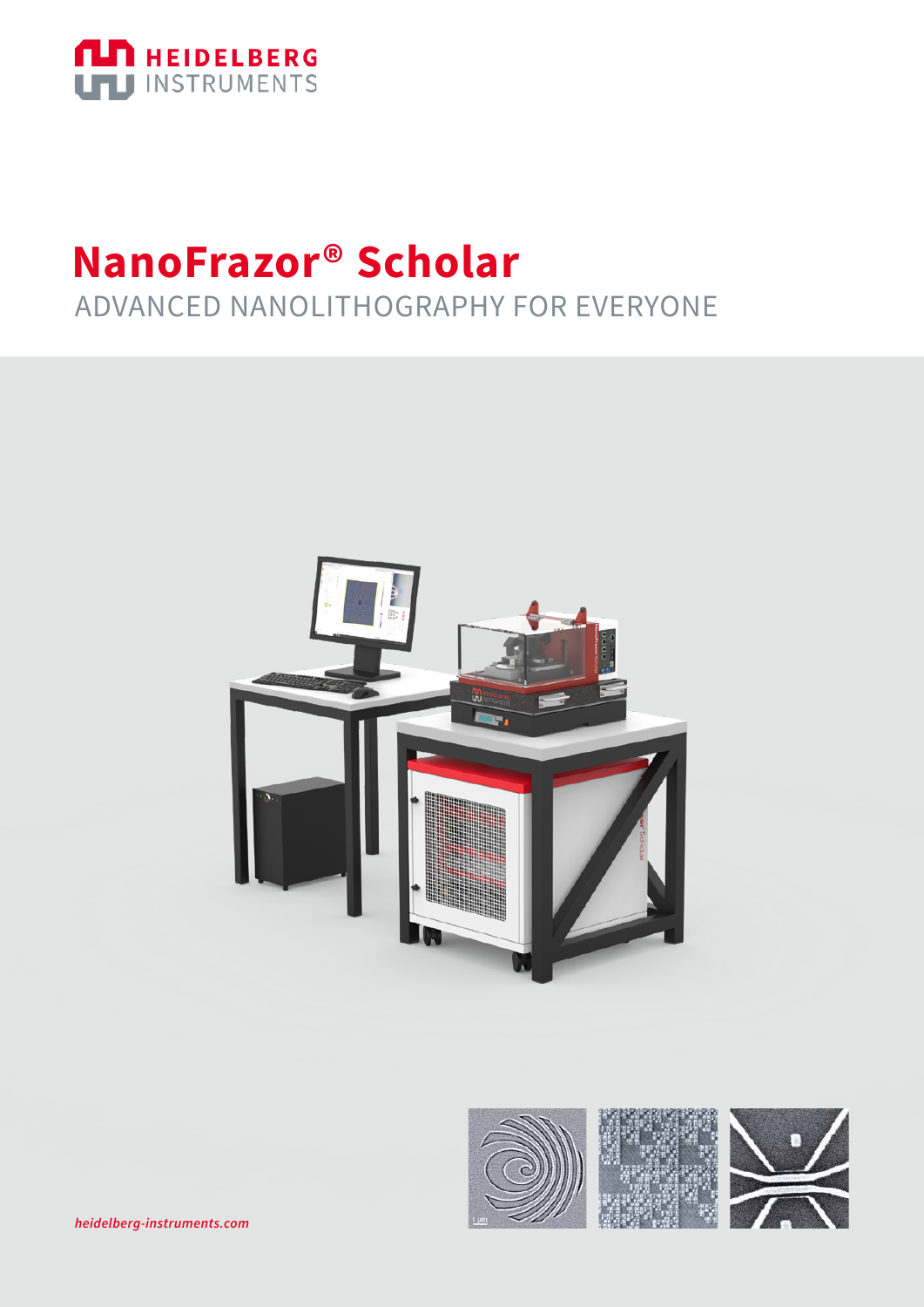# **NanoFrazor® Scholar**

### **TABLETOP DIRECT WRITE NANOLITHOGRAPHY**

The NanoFrazor® Scholar is an entry-level nanopatterning system with many unique capabilities. It is particularly well-suited for academic research groups as a simple tool to easily create their own high-quality nanopatterns and devices.

NanoFrazor lithography systems are based on thermal scanning probe lithography. Core of the NanoFrazor® technology is an ultra-sharp heatable probe tip which is used for writing and simultaneous inspection of complex nanostructures. The heated tip creates arbitrary, high-resolution nanostructures by local sublimation of resists. Standard pattern transfer methods like lift-off or etching can be applied.



Patented "Closed-Loop Lithography" ensures high patterning accuracy

#### **NANOFRAZOR CANTILEVERS**



• Ultra-sharp Si tip

- Integrated tip heater
- Integrated force actuation • Integrated topography sensor
- Fast exchange and calibration







#### **RAPID PROTOTYPING OF NANODEVICES**

- Thermal probe lithography is the fastest of all scanning probe lithography methods (few µs exposure per pixel).
- Direct resist removal and in-situ inspection enable fast turnaround times.
- Detection of features buried under resist (e.g. 2D material flakes, nanowires, ...) for quick and accurate overlay of electrodes.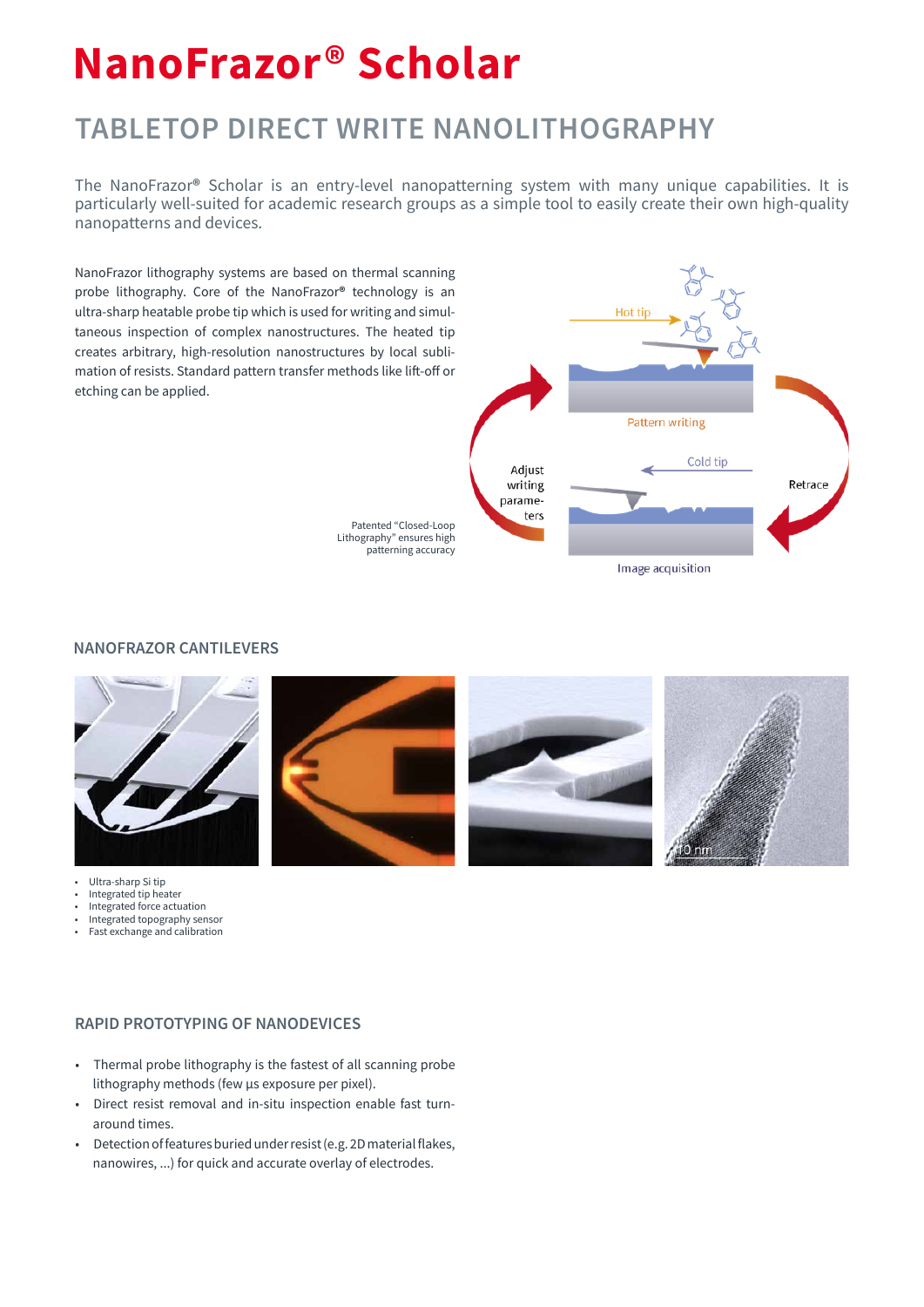#### **ULTRA-HIGH RESOLUTION**



Gap between two metal electrodes made with a simple lift-off process Trimers etched into gold

#### **NANOPATTERNING OF SENSITIVE MATERIALS AND DEVICES**

#### **NANOFRAZOR LITHOGRAPHY**

The tip heats the top resist layer only. Material below the resist (e.g. 2D materials, topological insulators, nanowires, etc) remain completely unharmed during patterning of the resist. The NanoFrazor® can be incorporated inside a glovebox. This facilitates nanolithography on samples that deteriorate in air.



MoS<sub>2</sub> top-gate transistors with record on/off ratios of 10<sup>10</sup>. Significantly less damage and resist residues compared to contacts made by EBL lead to vanishing Schottky barriers at the contacts.

Courtesy of Riedo group at NYU, see Zheng et al, Nat. Electronics 2019

#### **CHARGED-PARTICLE LITHOGRAPHY**

Exposure to high-energy charged particles damages samples by unwanted creation & scission of covalent bonds, vacancies, trapped charges or lattice defects. Such defects deteriorate the device performance when using sensitive materials or designs.



NanoFrazor Scholar inside a custom designed glovebox from MBraun

#### **NANOSCALE MATERIAL CONVERSION**

modification of materials: Deprotection of functional groups, precursor conversion, amorphization, crystallization, change of • magnetic orientation, etc.

#### **OTHER UNIQUE CAPABILITIES**

- The heated tip can alternatively be used to induce highly localized **3D grayscale lithography** with unprecedented accuracy enabled by closed-loop lithography
	- **Accurate overlay and stitching** without artificial markers, achieved by topography imaging